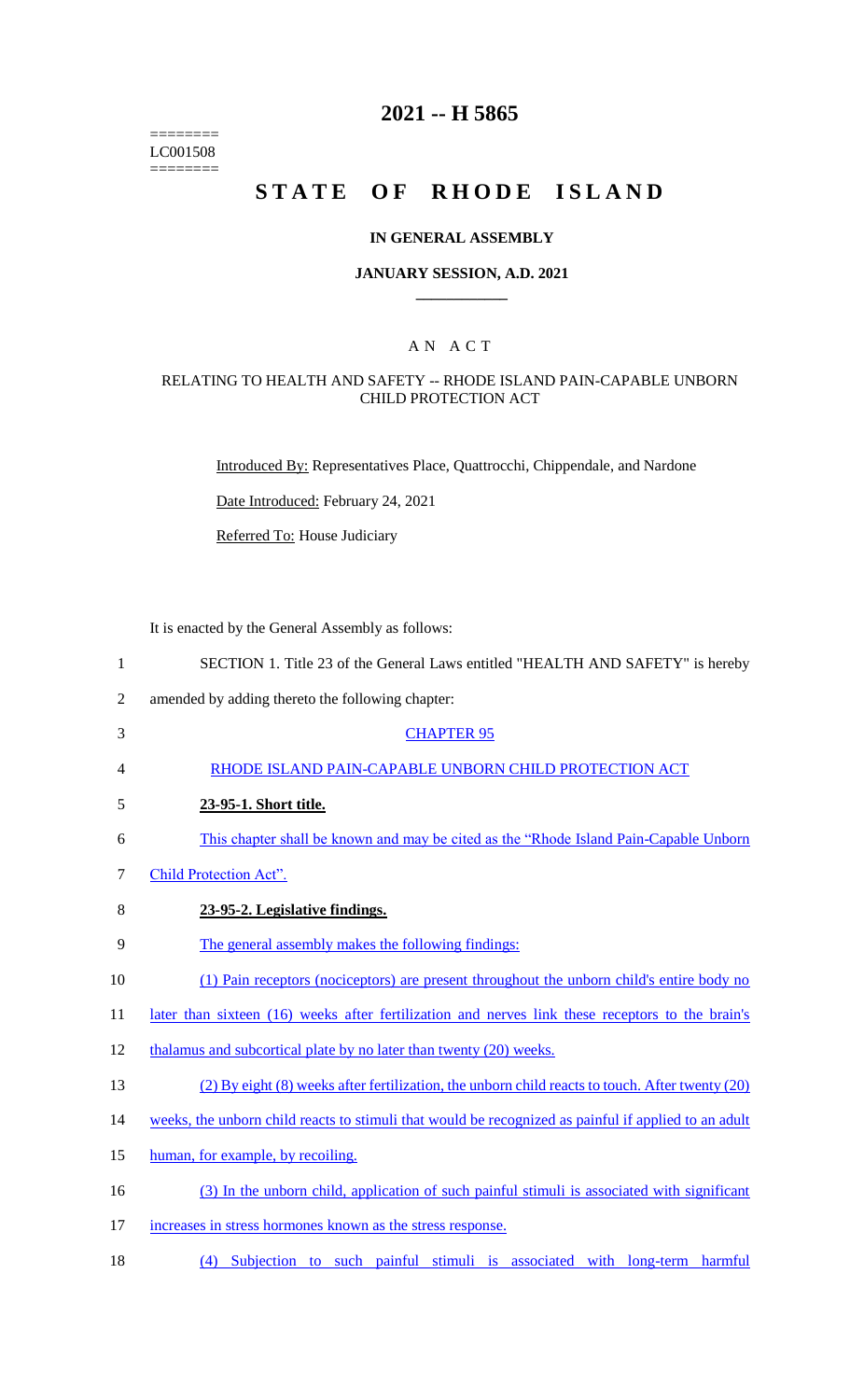- 1 neurodevelopmental effects, such as altered pain sensitivity and, possibly, emotional, behavioral
- and learning disabilities later in life.
- (5) For the purposes of surgery on unborn children, fetal anesthesia is routinely
- administered and is associated with a decrease in stress hormones compared to their level when
- painful stimuli are applied without the anesthesia.
- (6) The position, asserted by some medical experts, that the unborn child is incapable of
- experiencing pain until a point later in pregnancy than twenty (20) weeks after fertilization
- 8 predominately rests on the assumption that the ability to experience pain depends on the cerebral
- cortex and requires nerve collections between the thalamus and the cortex. However, recent medical
- 10 research and analysis, especially since 2007, provides strong evidence for the conclusion that a
- 11 functioning cortex is not necessary to experience pain.
- (7) Substantial evidence indicates that children born missing the bulk of the cerebral cortex, 13 those with hydranencephaly, nevertheless experience pain.
- (8) In adults, stimulation or ablation of the cerebral cortex does not alter pain perception, 15 while stimulation or ablation of the thalamus does.
- (9) Substantial evidence indicates that structures used for pain processing in early development differ from those of adults, using different neural elements available at specific times
- 18 during development, such as the subcortical plate, to fulfill the role of pain processing.
- (10) The position, asserted by some medical experts, that the unborn child remains in a 20 coma-like sleep state that precludes the unborn child experiencing pain is inconsistent with the documented reaction of unborn children to painful stimuli and with the experience of fetal surgeons 22 who have found it necessary to sedate the unborn child with anesthesia to prevent the unborn child from thrashing about in reaction to invasive surgery. (11) Consequently, there is substantial medical evidence that an unborn child is capable of
- experiencing pain by twenty (20) weeks after fertilization. The general asssembly has the 26 constitutional authority to make this judgment. As the United States Supreme Court has noted in
- Gonzales v. Carhart, 550 U.S. 124, 162-64 (2007), "[t]he Court has given state and federal
- legislatures wide discretion to pass legislation in areas where there is medical and scientific
- 29 uncertainty."; see Marshall v. United States, 414 U.S. 417, 427 (1974) (When Congress undertakes
- to act in areas fraught with medical and scientific uncertainties, legislative options must be
- especially broad.). The law need not give abortion doctors unfettered choice in the course of their
- medical practice, nor should it elevate their status above other physicians in the medical
- community. Medical uncertainly does not foreclose the exercise of legislative power in the abortion
- 34 context any more than it does in other contexts.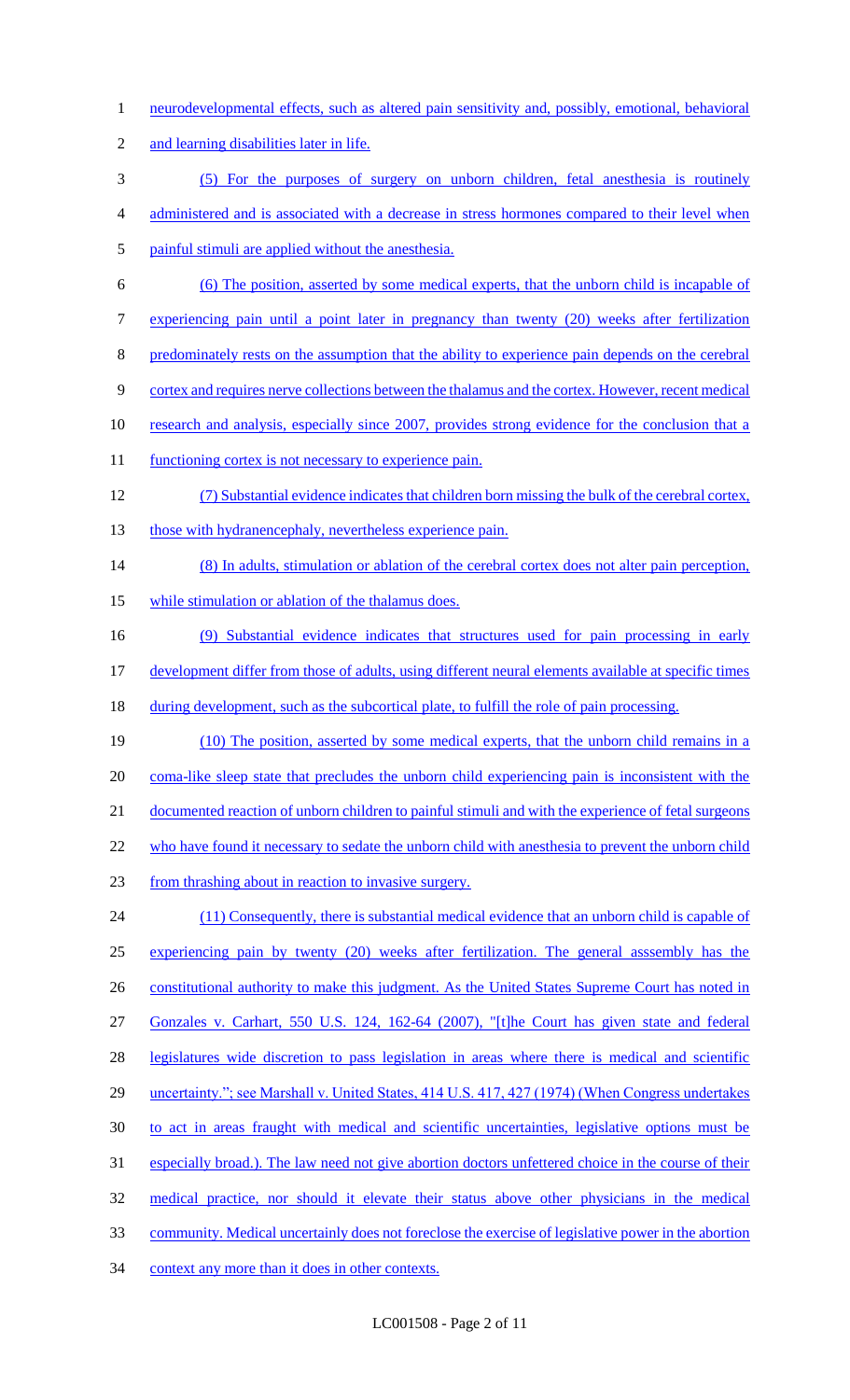(12) It is the purpose of the state to assert a compelling state interest in protecting the lives of unborn children from the stage at which substantial medical evidence indicates that they are capable of feeling pain. (13) In enacting this legislation the state of Rhode Island is not asking the Supreme Court to overturn or replace its holding, first articulated in Roe v. Wade, and reaffirmed in Planned Parenthood of Southeastern Pennsylvania v. Casey, that the state interest in unborn human life, which is "legitimate" throughout pregnancy, becomes "compelling" at viability. Rather, it asserts a separate and independent compelling state interest in unborn human life that exists once the unborn 9 child is capable of feeling pain, which is asserted not in replacement of, but in addition to the state's compelling state interest in protecting the lives of unborn children from the stage of viability. (14) The United States Supreme Court has established that the "constitutional liberty of the 12 woman to have some freedom to terminate her pregnancy ... is not so unlimited . . . that from the 13 outset the State cannot show its concern for the life of the unborn, and at a later point in fetal 14 development the state's interest in life has sufficient force so that the right of the woman to terminate

the pregnancy can be restricted." Planned Parenthood of Southeastern Pennsylvania v. Casey, 505

16 U.S. 833, 869 (1992).

 (15) The Supreme Court decision upholding the Partial-Birth Abortion Ban Act, Gonzales v. Carhart, 550 U.S. 124 (2007) vindicated the dissenting opinion in the earlier decision that had 19 struck down Nebraska's Partial-Birth Abortion Ban Act. That opinion stated, "[In Casey] We held 20 it was inappropriate for the Judicial Branch to provide an exhaustive list of state interests implicated by abortion." Casey is premised on the states having an important constitutional role in defining 22 their interests in the abortion debate. It is only with this principle in mind that [a state's] interests can be given proper weight. States also have an interest in forbidding medical procedures which, 24 in the state's reasonable determination, might cause the medical profession or society as a whole to become insensitive, even disdainful, to life, including life in the human fetus. A state may take 26 measures to ensure the medical profession and its members are viewed as healers, sustained by a compassionate and rigorous ethic and cognizant of the dignity and value of human life, even life 28 which cannot survive without the assistance of others." Stenberg v. Carhart, 350 U.S. 914, 958-59 (2000)(Kennedy, J., dissenting). (16) Mindful of Leavitt v. Jane L., 518 U.S. 137 (1996), in which in the context of determining the severability of a state statute regulating abortion, the United States Supreme Court noted that an explicit statement of legislative intent specifically made applicable to a particular statute is of greater weight than a general savings or severability clause, it is the intent of the state

34 that if any one or more provisions, sections, subsections, sentences, clauses, phrases or words of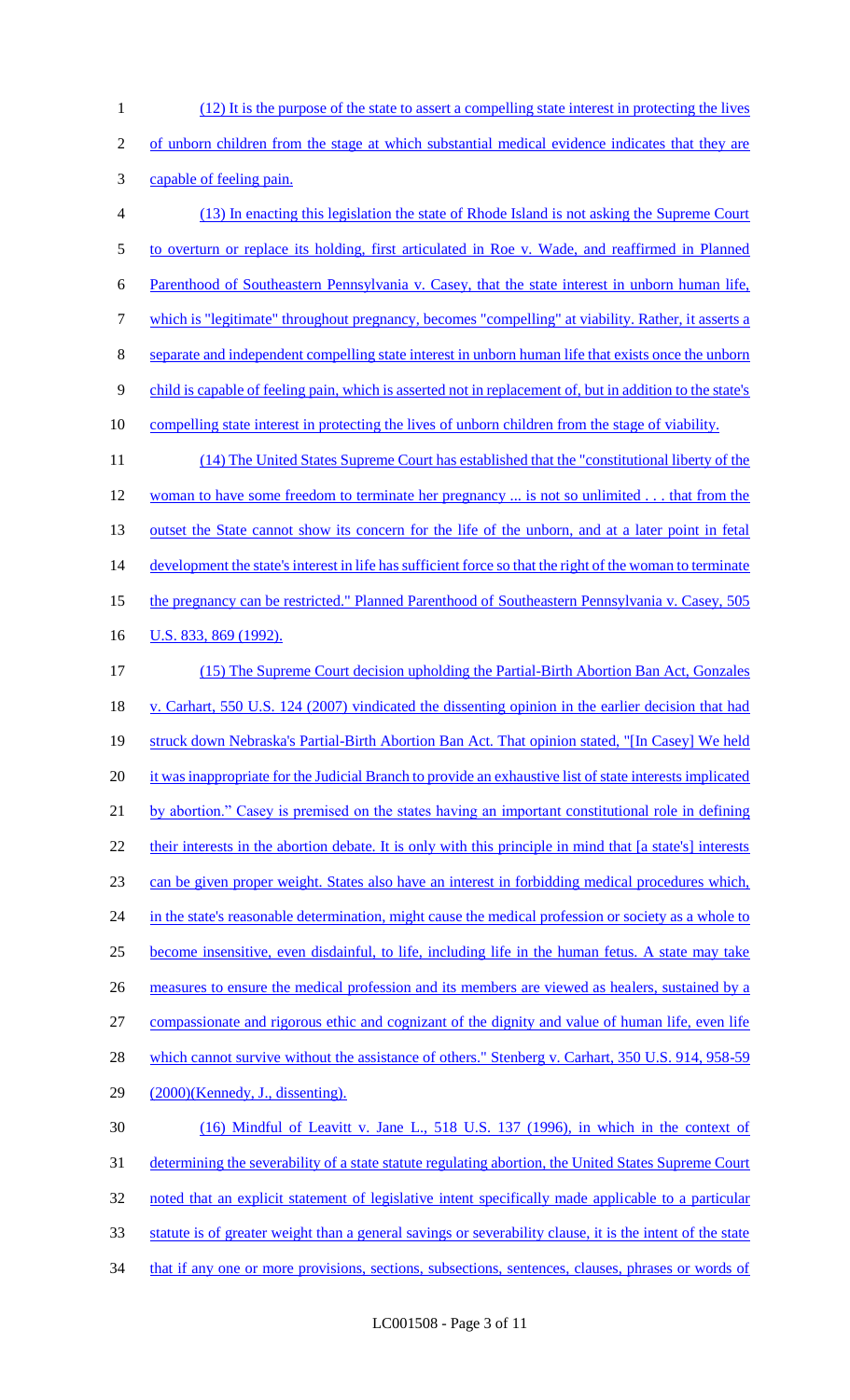| $\mathbf{1}$   | this chapter or the application thereof to any person or circumstance is found to be unconstitutional.  |
|----------------|---------------------------------------------------------------------------------------------------------|
| $\overline{2}$ | the same is hereby declared to be severable and the balance of this act shall remain effective          |
| 3              | notwithstanding such unconstitutionality. Moreover, the state declares that it would have passed        |
| 4              | this chapter, and each provision, section, subsection, sentence, clause, phrase or word thereof,        |
| 5              | irrespective of the fact that any one or more provisions, sections, subsections, sentences, clauses,    |
| 6              | phrases or words, or any of their applications, were to be declared unconstitutional.                   |
| 7              | 23-95-3. Definitions.                                                                                   |
| 8              | For purposes of this chapter:                                                                           |
| 9              | (1) "Abortion" means the use or prescription of any instrument, medicine, drug, or any                  |
| 10             | other substance or device to:                                                                           |
| 11             | (i) Intentionally kill the unborn child of a woman known to be pregnant; or                             |
| 12             | (ii) Intentionally terminate the pregnancy of a woman known to be pregnant, with an                     |
| 13             | intention other than:                                                                                   |
| 14             | (A) After viability to produce a live birth and preserve the life and health of the child born          |
| 15             | alive; or                                                                                               |
| 16             | (B) To remove a dead unborn child.                                                                      |
| 17             | (2) "Attempt to perform or induce an abortion" means an act, or an omission of a statutorily            |
| 18             | required act, that, under the circumstances as the actor believes them to be, constitutes a substantial |
| 19             | step in a course of conduct planned to culminate in the performance or induction of an abortion in      |
| 20             | this state in violation of this chapter.                                                                |
| 21             | (3) "Department" means the department of health.                                                        |
| 22             | (4) "Fertilization" means the fusion of a human spermatozoon with a human ovum.                         |
| 23             | (5) "Medical emergency" means a condition that, in reasonable medical judgment, so                      |
| 24             | complicates the medical condition of the pregnant woman that it necessitates the immediate              |
| 25             | abortion of her pregnancy without first determining post-fertilization age to avert her death, or for   |
| 26             | which the delay necessary to determine post-fertilization age will create serious risk of substantial   |
| 27             | and irreversible physical impairment of a major bodily function, not including psychological or         |
| 28             | emotional conditions. No condition may be deemed a medical emergency if based on a claim or             |
| 29             | diagnosis that the woman will engage in conduct which she intends to result in her death or in          |
| 30             | substantial and irreversible physical impairment of a major bodily function.                            |
| 31             | <u>(6) "Physician" means any person licensed to practice medicine and surgery, or osteopathic</u>       |
| 32             | medicine and surgery in this state.                                                                     |
| 33             | (7) "Post-fertilization age" means the age of the unborn child as calculated from the fusion            |
| 34             | of a human spermatozoon with a human ovum.                                                              |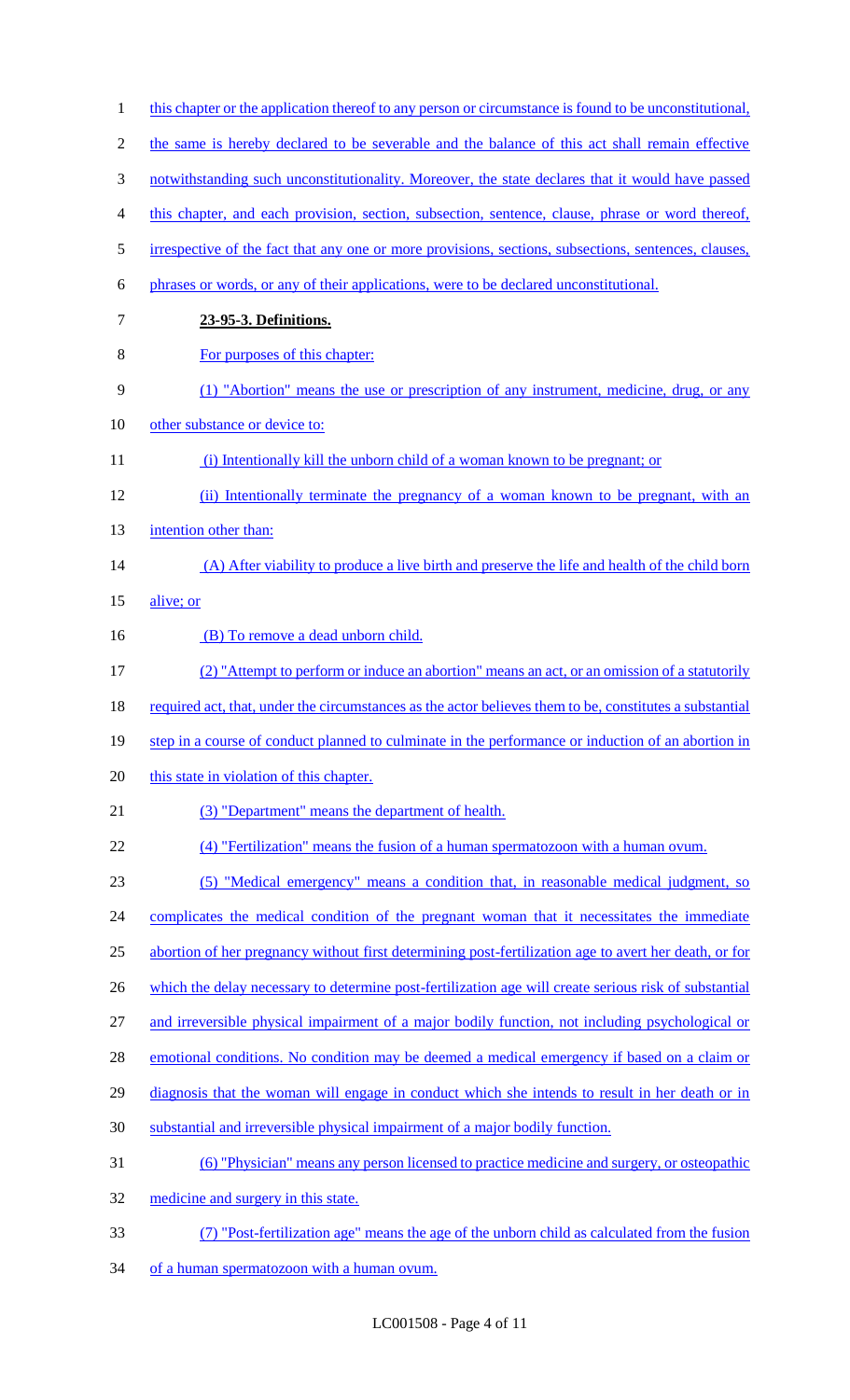| $\mathbf{1}$     | (8) "Probable post-fertilization age of the unborn child" means what, in reasonable medical            |
|------------------|--------------------------------------------------------------------------------------------------------|
| $\overline{2}$   | judgment, will with reasonable probability be the post-fertilization age of the unborn child at the    |
| 3                | time the abortion is planned to be performed or induced.                                               |
| $\overline{4}$   | (9) "Reasonable medical judgment" means a medical judgment that would be made by a                     |
| $\mathfrak s$    | reasonably prudent physician, knowledgeable about the case and the treatment possibilities with        |
| 6                | respect to the medical conditions involved.                                                            |
| $\boldsymbol{7}$ | (10) "Serious health risk to the unborn child's mother" means that in reasonable medical               |
| $8\,$            | judgment she has a condition that so complicates her medical condition that it necessitates the        |
| $\mathbf{9}$     | abortion of her pregnancy to avert her death or to avert serious risk of substantial and irreversible  |
| 10               | physical impairment of a major bodily function, not including psychological or emotional               |
| 11               | conditions. No greater risk may be determined to exist if it is based on a claim or diagnosis that the |
| 12               | woman will engage in conduct which she intends to result in her death or in substantial and            |
| 13               | irreversible physical impairment of a major bodily function.                                           |
| 14               | (11) "Unborn child" or "fetus" each mean an individual organism of the species homo                    |
| 15               | sapiens from fertilization until live birth.                                                           |
| 16               | (12) "Woman" means a female human being, whether or not she has reached the age of                     |
| 17               | majority.                                                                                              |
| 18               | 23-95-4. Protection of unborn child capable of feeling pain from abortion.                             |
| 19               | (a) No person may perform or induce, or attempt to perform or induce, an abortion of an                |
| 20               | unborn child capable of feeling pain, unless necessary to prevent serious health risk to the unborn    |
| 21               | child's mother.                                                                                        |
| 22               | (b) An unborn child shall be deemed capable of feeling pain when it has been determined,               |
| 23               | by the physician performing or inducing, or attempting to perform or induce the abortion, or by        |
| 24               | another physician upon whose determination that physician relies, that the probable post               |
| 25               | fertilization age of the woman's unborn child is twenty (20) or more weeks.                            |
| 26               | (c) Except in the case of a medical emergency, no abortion may be performed or induced,                |
| 27               | or be attempted to be performed or induced, unless the physician performing or inducing it has first   |
| 28               | made a determination of the probable post fertilization age of the unborn child or relied upon such    |
| 29               | a determination made by another physician. In making this determination, the physician shall make      |
| 30               | such inquiries of the woman and perform or cause to be performed such medical examinations and         |
| 31               | tests as a reasonably prudent physician, knowledgeable about the case and the medical conditions       |
| 32               | involved, would consider necessary to perform in making an accurate diagnosis with respect to post     |
|                  |                                                                                                        |
| 33               | fertilization age.                                                                                     |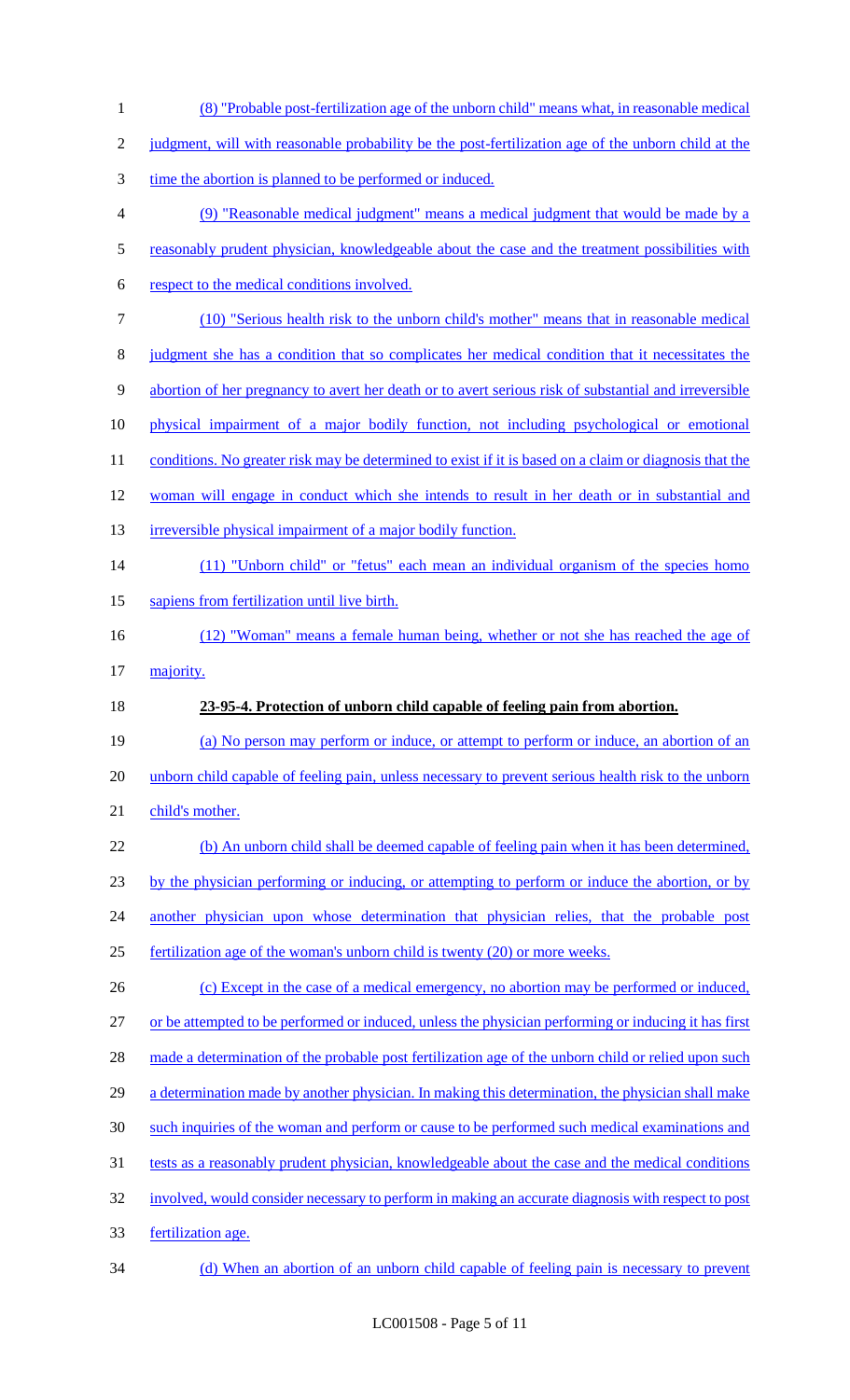| $\mathbf{1}$             | serious health risk to the unborn child's mother, the physician shall terminate the pregnancy in the |
|--------------------------|------------------------------------------------------------------------------------------------------|
| $\overline{c}$           | manner which, in reasonable medical judgment, provides the best opportunity for the unborn child     |
| $\mathfrak{Z}$           | to survive, unless, in reasonable medical judgment, termination of the pregnancy in that manner      |
| $\overline{\mathcal{A}}$ | would pose a greater risk either of the death of the pregnant woman or of the substantial and        |
| 5                        | irreversible physical impairment of a major bodily function, not including psychological or          |
| 6                        | emotional conditions, of the woman than would other available methods. No greater risk may be        |
| $\boldsymbol{7}$         | determined to exist if it is based on a claim or diagnosis that the woman will engage in conduct     |
| $8\,$                    | which she intends to result in her death or in substantial and irreversible physical impairment of a |
| $\mathbf{9}$             | major bodily function.                                                                               |
| 10                       | 23-95-5. Reporting.                                                                                  |
| 11                       | (a) Any physician who performs or induces, or attempts to perform or induce, an abortion             |
| 12                       | shall report to the department, on a schedule and in accordance with forms and regulations adopted   |
| 13                       | and promulgated by the department, that include:                                                     |
| 14                       | (1) Post-fertilization age:                                                                          |
| 15                       | (i) If a determination of probable post-fertilization age was made, whether ultrasound was           |
| 16                       | employed in making the determination, and the week of probable post-fertilization age determined;    |
| 17                       | (ii) If a determination of probable post-fertilization age was not made, the basis of the            |
| 18                       | determination that a medical emergency existed.                                                      |
| 19                       | (2) Method of abortion, which of the following was employed:                                         |
| 20                       | (i) Medication abortion (such as, but not limited to, mifepristone/misoprostol or                    |
| 21                       | methotrexate/misoprostol);                                                                           |
| 22                       | (ii) Manual vacuum aspiration;                                                                       |
| 23                       | (iii) Electrical vacuum aspiration;                                                                  |
| 24                       | (iv) Dilation and evacuation;                                                                        |
| 25                       | (v) Combined induction abortion and dilation and evacuation;                                         |
| 26                       | (vi) Induction abortion with prostaglandins;                                                         |
| 27                       | (vii) Induction abortion with intra-amniotic instillation (such as, but not limited to, saline       |
| 28                       | or urea);                                                                                            |
| 29                       | (viii) Induction abortion, other means;                                                              |
| 30                       | (ix) Intact dilation and extraction (partial-birth); or                                              |
| 31                       | (x) Method not listed (specify).                                                                     |
| 32                       | (3) Whether an intra-fetal injection was used in an attempt to induce fetal demise (such as,         |
| 33                       | but not limited to, intra-fetal potassium chloride or digoxin).                                      |
| 34                       | (4) Age and race of the patient.                                                                     |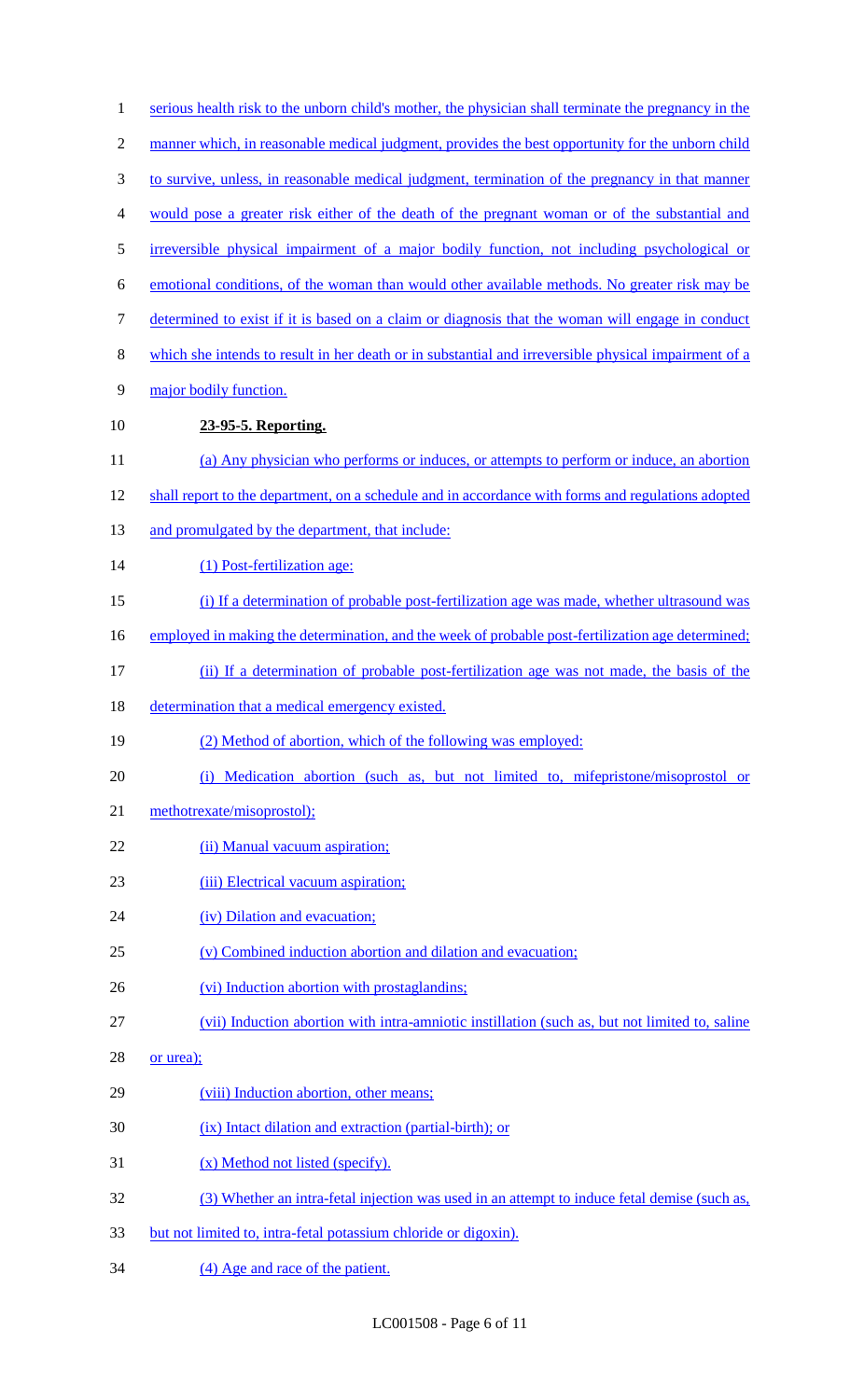(5) If the unborn child was deemed capable of experiencing pain under § 23-95-4(b), the basis of the determination that the pregnant woman had a condition which so complicated her medical condition as to necessitate the abortion of her pregnancy to avert her death or to avert serious risk of substantial and irreversible physical impairment of a major bodily function, not including psychological or emotional conditions. (6) If the unborn child was deemed capable of experiencing pain under § 23-95-4(b), whether or not the method of abortion used was one that, in reasonable medical judgment, provided the best opportunity for the unborn child to survive and, if such a method was not used, the basis of the determination that termination of the pregnancy in that manner would pose a greater risk 10 either of the death of the pregnant woman or of the substantial and irreversible physical impairment 11 of a major bodily function, not including psychological or emotional conditions, of the woman than would other available methods. (b) Reports required by subsection (a) of this section shall not contain the name or the 14 address of the patient whose pregnancy was terminated, nor shall the report contain any other information identifying the patient, except that each report shall contain a unique medical record 16 identifying number, to enable matching the report to the patient's medical records. These reports 17 shall be maintained in strict confidence by the department, shall not be available for public 18 inspection, and shall not be made available except: (1) To the office of attorney general pursuant to a criminal investigation; (2) To the office of attorney general pursuant to a civil investigation of the grounds for an action under § 23-95-7; or 22 (3) Pursuant to court order in an action under § 23-95-7. (c) By June 30 of each year the department shall issue a public report providing statistics 24 for the previous calendar year compiled from all of the reports covering that year submitted in accordance with this section for each of the items listed in subsection (a) of this section. Each report 26 shall also provide the statistics for all previous calendar years during which this section was in effect, adjusted to reflect any additional information from late or corrected reports. The department 28 shall take care to ensure that none of the information included in the public reports could reasonably 29 lead to the identification of any pregnant woman upon whom an abortion was performed, induced, or attempted. (d) Any physician who fails to submit a report by the end of thirty (30) days following the 32 due date established by regulation shall be subject to a late fee of one thousand dollars (\$1,000) for each additional thirty (30) day period or portion of a thirty (30) day period the report is overdue. 34 Any physician required to report in accordance with this act who has not submitted a report, or has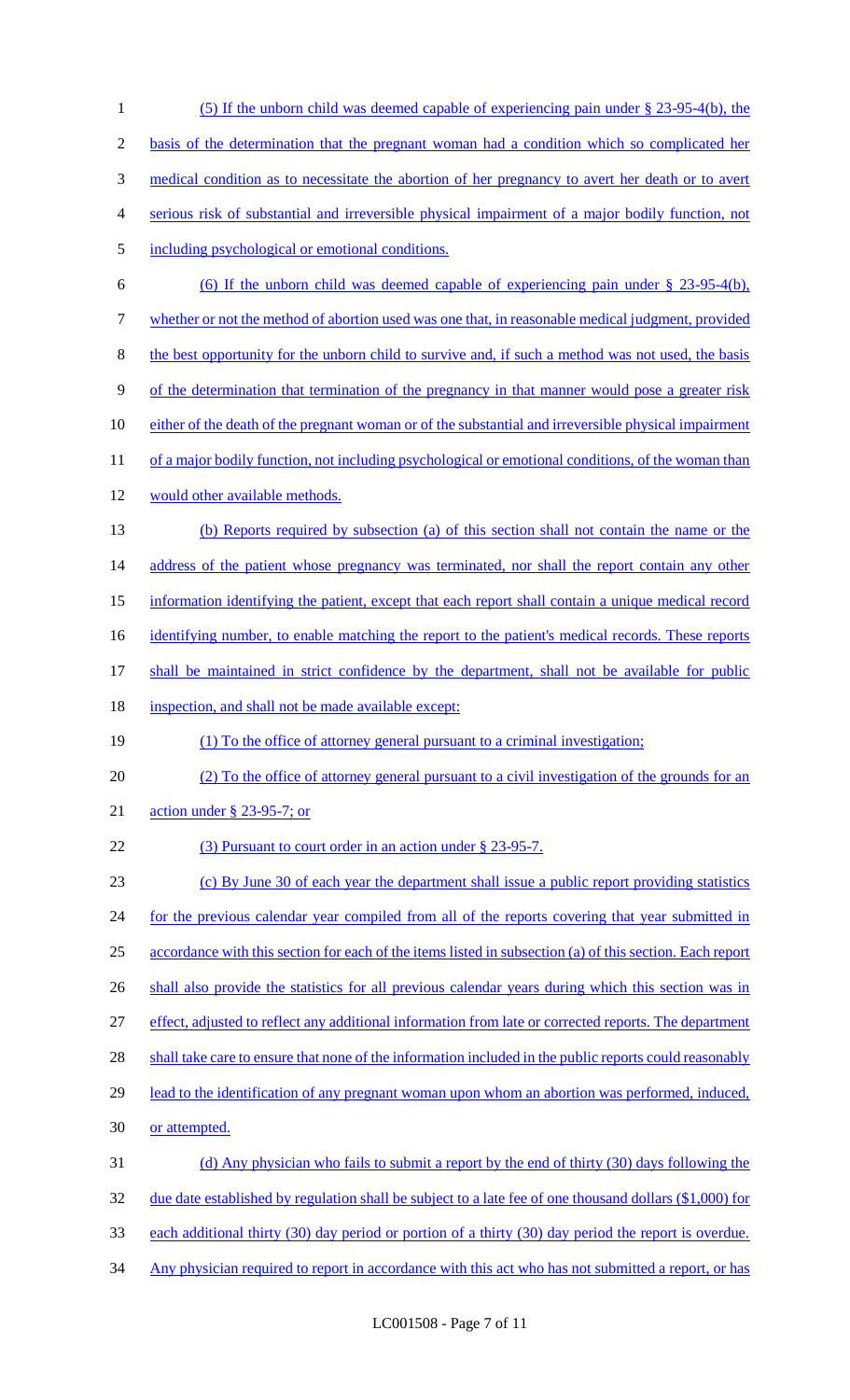1 submitted only an incomplete report, more than six (6) months following the due date, may, in an 2 action brought by the department, be directed by a court of competent jurisdiction to submit a complete report within a period stated by court order or be subject to civil contempt. Intentional or reckless failure by any physician to conform to any requirement of this section, other than late filing of a report, constitutes "unprofessional conduct". Intentional or reckless failure by any physician to submit a complete report in accordance with a court order constitutes "unprofessional conduct". Intentional or reckless falsification of any report required under this section shall be punishable as a misdemeanor. (e) Within ninety (90) days of the effective date of this chapter, the department shall adopt and promulgate forms and regulations to assist in compliance with this section. Subsection (a) of 11 this section shall take effect so as to require reports regarding all abortions performed or induced on and after the first day of the first calendar month following the effective date of the rules. **23-95-6. Penalties.**  14 Any person who intentionally or recklessly performs or induces, or attempts to perform or induce an abortion in violation of this chapter shall be guilty of a felony. No penalty may be 16 assessed against the woman upon whom the abortion is performed or induced, or attempted to be 17 performed or induced. **23-95-7. Civil remedies.**  (a) Any woman upon whom an abortion has been performed or induced in violation of this chapter, or the father of the unborn child who was the subject of such an abortion, may maintain an action against the person who performed or induced the abortion in intentional or reckless violation 22 of this chapter for actual and punitive damages. Any woman upon whom an abortion has been attempted in violation of this chapter may maintain an action against the person who attempted to 24 perform or induce the abortion in an intentional or reckless violation of this chapter for actual and punitive damages. No damages may be awarded a plaintiff if the pregnancy resulted from the plaintiff's criminal conduct. (b) A cause of action for injunctive relief against any person who has intentionally or 28 recklessly violated this chapter may be maintained: 29 (1) By the woman upon whom an abortion was performed or induced, or attempted to be performed or induced in violation of this chapter; (2) If the woman had not attained the age of eighteen (18) years at the time of the abortion, 32 or has died as a result of the abortion, the parent or guardian of the pregnant woman; (3) By a prosecuting attorney with appropriate jurisdiction; or 34 (4) By the office of attorney general.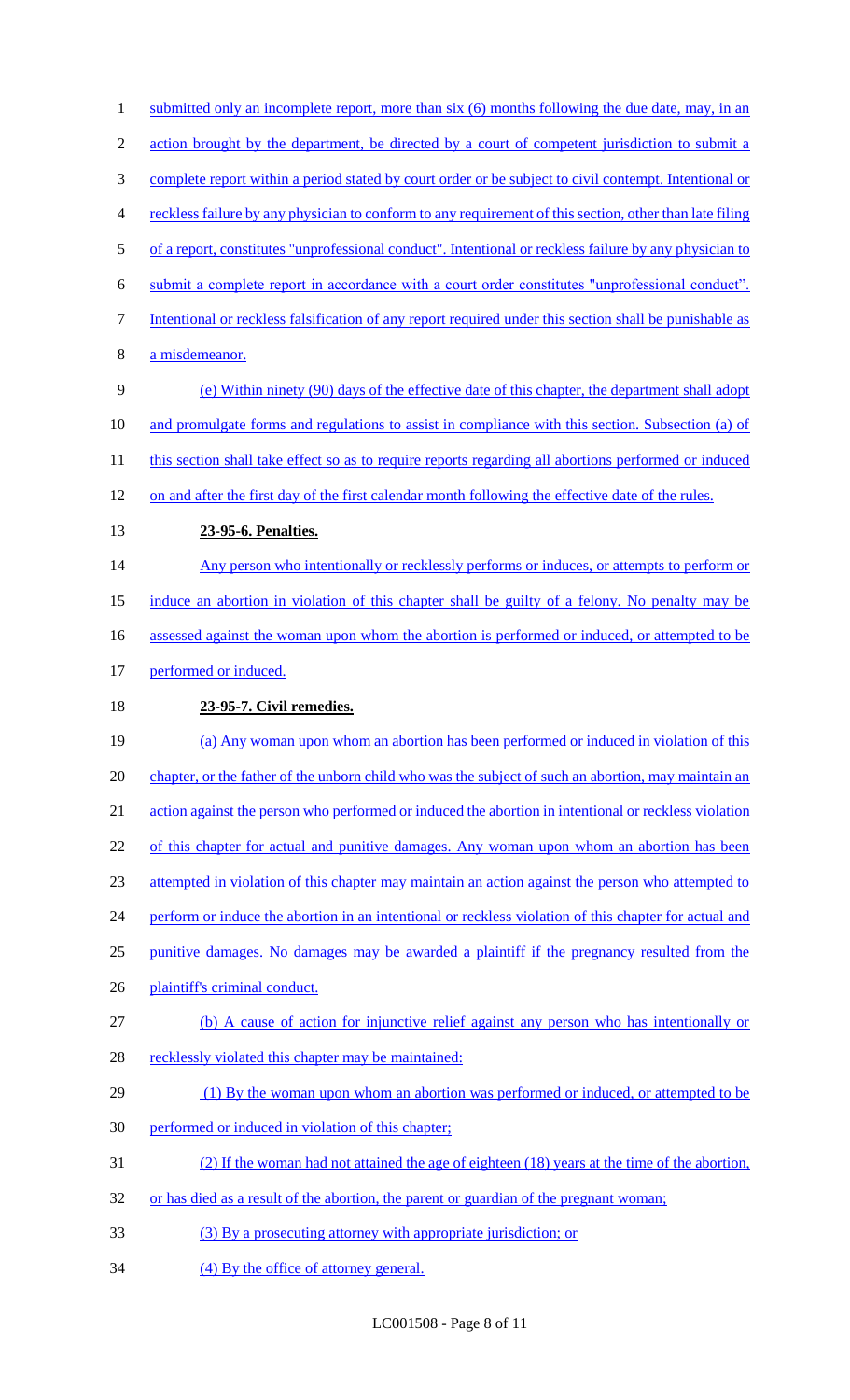The injunction shall prevent the abortion provider from performing or inducing, or 2 attempting to perform or induce further abortions in violation of this chapter. A cause of action may not be maintained by a plaintiff if the pregnancy resulted from the plaintiff's criminal conduct. (c) If judgment is rendered in favor of the plaintiff in an action described in this section, the court shall render judgment for a reasonable attorneys' fee in favor of the plaintiff against the defendant. (d) If judgment is rendered in favor of the defendant and the court finds that the plaintiff's suit was frivolous and brought in bad faith, the court shall render judgment for a reasonable attorneys' fee in favor of the defendant against the plaintiff. (e) No damages or attorneys' fee may be assessed against the woman upon whom an 11 abortion was performed or induced, or attempted to be performed or induced, except in accordance with subsection (d) of this section. **23-95-8. Protection of privacy in court proceedings.**  14 In every civil or criminal proceeding, or any action brought under this chapter, the court shall rule whether the anonymity of any woman upon whom an abortion has been performed or 16 induced, or attempted to be performed or induced shall be preserved from public disclosure if she 17 does not give her consent to the disclosure. The court, upon motion, or sua sponte, shall make a 18 ruling and, upon determining that her anonymity should be preserved, shall issue orders to the parties, witnesses, and counsel, and shall direct the sealing of the record and exclusion of 20 individuals from courtrooms or hearing rooms to the extent necessary to safeguard her identity from public disclosure. Each order shall be accompanied by specific written findings explaining 22 why the anonymity of the woman should be preserved from public disclosure, why the order is essential to that end, how the order is narrowly tailored to serve that interest, and why no reasonable 24 less restrictive alternative exists. In the absence of written consent of the woman upon whom an abortion has been performed or induced, or attempted to be performed or induced, anyone, other 26 than a public official, who brings an action under §§ 23-95-7(a) or 23-95-7(b), shall do so under a pseudonym. This section shall not be construed to conceal the identity of the plaintiff or of 28 witnesses from the defendant or from attorneys for the defendant. **23-95-9. Litigation defense fund.**  (a) There is created a restricted revenue account to be known as the "Rhode Island Pain- Capable Unborn Child Protection Litigation Fund". The fund shall be maintained by the general treasurer for the purpose of providing funds to pay for any costs and expenses incurred by individuals relating to actions surrounding the defense of this law.

34 (b) The fund shall consist of: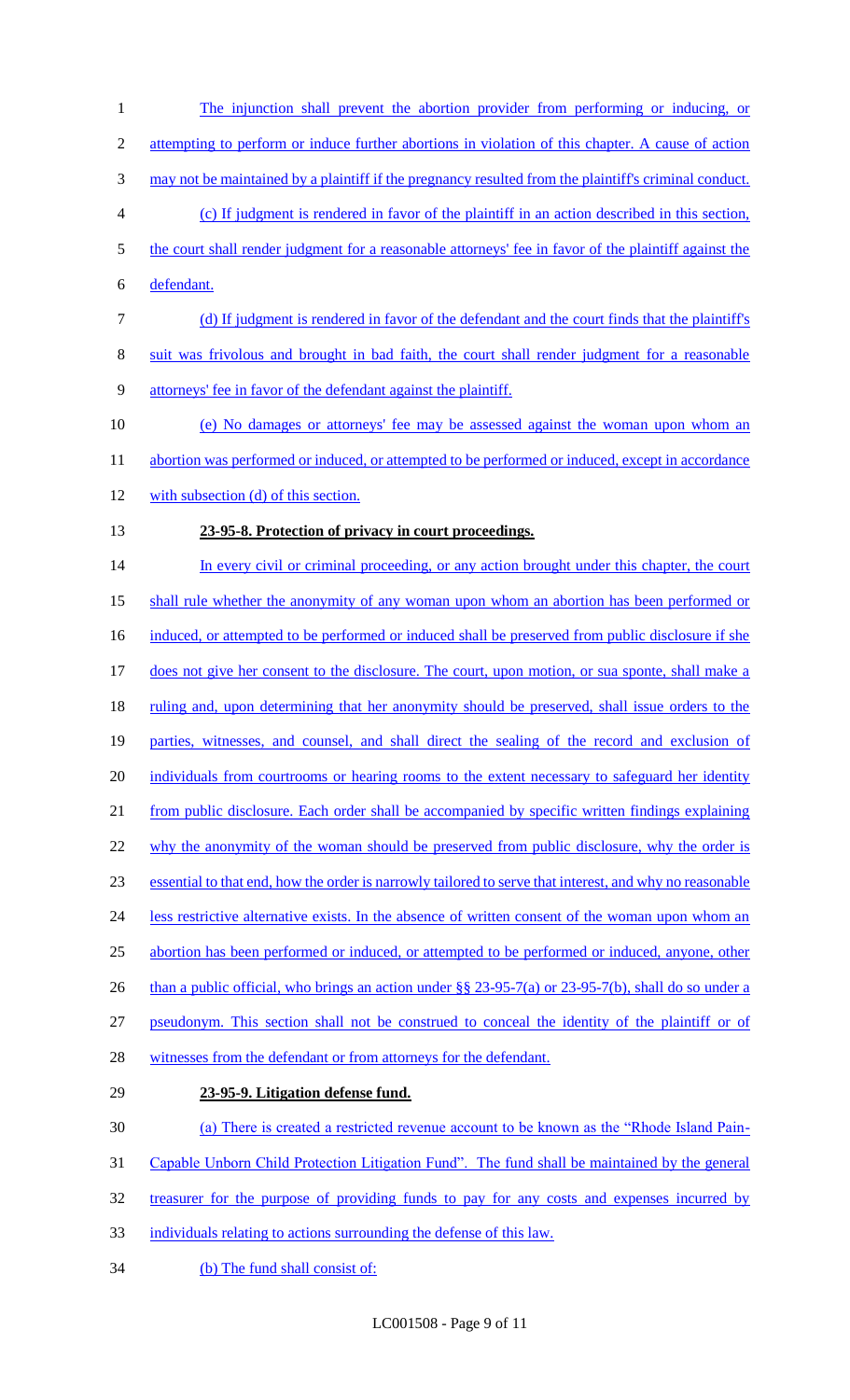- (1) Appropriations made to the account by the general assembly; and
- (2) Any donations, gifts, or grants received by the account.
- (c) The fund shall retain the interest income derived from the monies credited to the fund.
- **23-95-10. Construction.**
- (a) This chapter shall not be construed to repeal, by implication or otherwise, any
- applicable law, rule or regulation, regulating or restricting abortion.
- (b) If any provisions or provisions of this chapter, or the application of this chapter to any
- person or circumstance is held invalid by a court of competent authority, that invalidity does not
- affect other provisions or applications of this chapter which can be given effect without that invalid
- 10 provision or provisions or application of the provision or provisions, and to this end the provisions
- 11 of this chapter are declared to be separable and severable.
- SECTION 2. This act shall take effect on January 1, 2022.

======== LC001508 ========